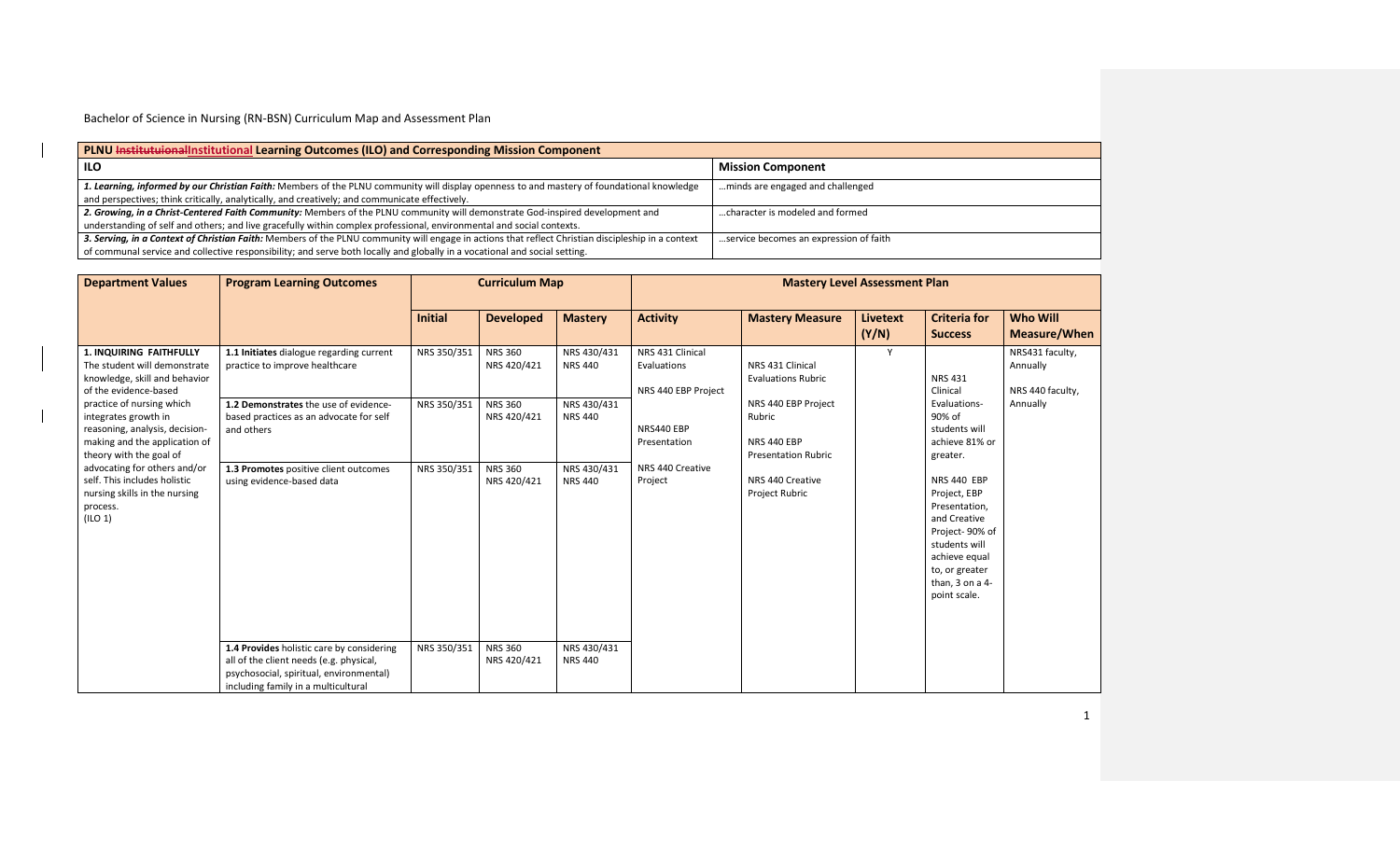|                                                                                                                                                                                                                                                                                                                                                                                                                                | community                                                                                                                                                                                                                                                                 |                                                                                                                                              |                                                                            |                                                                                                                     |                                                                                                                                                                  |   |                                                                                                                                                                                                                                                                                     |                                                                  |                                                            |
|--------------------------------------------------------------------------------------------------------------------------------------------------------------------------------------------------------------------------------------------------------------------------------------------------------------------------------------------------------------------------------------------------------------------------------|---------------------------------------------------------------------------------------------------------------------------------------------------------------------------------------------------------------------------------------------------------------------------|----------------------------------------------------------------------------------------------------------------------------------------------|----------------------------------------------------------------------------|---------------------------------------------------------------------------------------------------------------------|------------------------------------------------------------------------------------------------------------------------------------------------------------------|---|-------------------------------------------------------------------------------------------------------------------------------------------------------------------------------------------------------------------------------------------------------------------------------------|------------------------------------------------------------------|------------------------------------------------------------|
|                                                                                                                                                                                                                                                                                                                                                                                                                                | 1.5 Engages in self-care practices that<br>facilitate optimal care of client                                                                                                                                                                                              | <b>NRS 360</b><br>NRS 350/351<br>NRS 420/421                                                                                                 | NRS 430/431<br>NRS 440                                                     |                                                                                                                     |                                                                                                                                                                  |   |                                                                                                                                                                                                                                                                                     |                                                                  |                                                            |
| 2. CARING FAITHFULLY<br>The student will embrace a<br>calling to the ministry of<br>compassionate care for all<br>people in response to God's<br>grace, which aims to foster<br>optimal health and bring<br>comfort in suffering and<br>death.<br>(ILO 3)                                                                                                                                                                      | 2.1 Demonstrates compassionate care to<br>all people while mirroring Christ's love for<br>all<br>2.2 Partners with the community to<br>establish a trusting relationship<br>2.3 Demonstrates ethics and values<br>consistent with the practice of<br>professional nursing | NRS 350/351<br><b>NRS 360</b><br>NRS 420/421<br>NRS 350/351<br><b>NRS 360</b><br>NRS 420/421<br><b>NRS 360</b><br>NRS 350/351<br>NRS 420/421 | NRS 430/431<br>NRS 440<br>NRS 430/431<br>NRS 440<br>NRS 430/431<br>NRS 440 | NRS 431 Clinical<br>Evaluations<br>NRS 440 EBP Project<br>NRS440 EBP<br>Presentation<br>NRS 440 Creative<br>Project | NRS 431 Clinical<br><b>Evaluations Rubric</b><br>NRS 440 EBP Project<br>Rubric<br>NRS440 EBP<br><b>Presentation Rubric</b><br>NRS 440 Creative<br>Project Rubric | Y | <b>NRS 431</b><br>Clinical<br>Evaluations-<br>90% of<br>students will<br>achieve 81% or<br>greater.<br><b>NRS 440 EBP</b><br>Project, EBP<br>Presentation,<br>and Creative<br>Project-90% of<br>students will<br>achieve equal<br>to, or greater<br>than, 3 on a 4-<br>point scale. | NRS430/4431<br>faculty, Annually<br>NRS 440 faculty,<br>Annually | Formatted: Font color: Auto<br>Formatted: Font color: Auto |
| 3. COMMUNICATING<br><b>FAITHFULLY</b><br>The student will actively<br>engage in the dynamic<br>interactive process that is<br>intrapersonal and<br>interpersonal with the goal of<br>advocating for others and/or<br>self. This includes effective,<br>culturally appropriate<br>communication which<br>conveys information,<br>thoughts, actions and feelings<br>through the use of verbal and<br>nonverbal skills. (ILO 1,2) | 3.1 Engages in active listening to promote<br>therapeutic relationships<br>3.2 Demonstrates effective verbal and<br>nonverbal communication skills to<br>provide patient care                                                                                             | NRS 350/351<br><b>NRS 360</b><br>NRS 420/421<br><b>NRS 360</b><br>NRS 350/351<br>NRS 420/421                                                 | NRS 430/431<br><b>NRS 440</b><br>NRS 430/431<br><b>NRS 440</b>             | NRS 431 Clinical<br>Evaluations<br>NRS 440 EBP Project<br>NRS440 EBP<br>Presentation<br>NRS 440 Creative<br>Project | NRS 431 Clinical<br><b>Evaluations Rubric</b><br>NRS 440 EBP Project<br>Rubric<br>NRS440 EBP<br><b>Presentation Rubric</b><br>NRS 440 Creative<br>Project Rubric | Y | NRS 431<br>Clinical<br>Evaluations-<br>90% of<br>students will<br>achieve 81% or<br>greater.<br><b>NRS 440 EBP</b><br>Project, EBP<br>Presentation,<br>and Creative<br>Project-90% of<br>students will<br>achieve equal                                                             | NRS430/431<br>faculty, Annually<br>NRS 440 faculty,<br>Annually  |                                                            |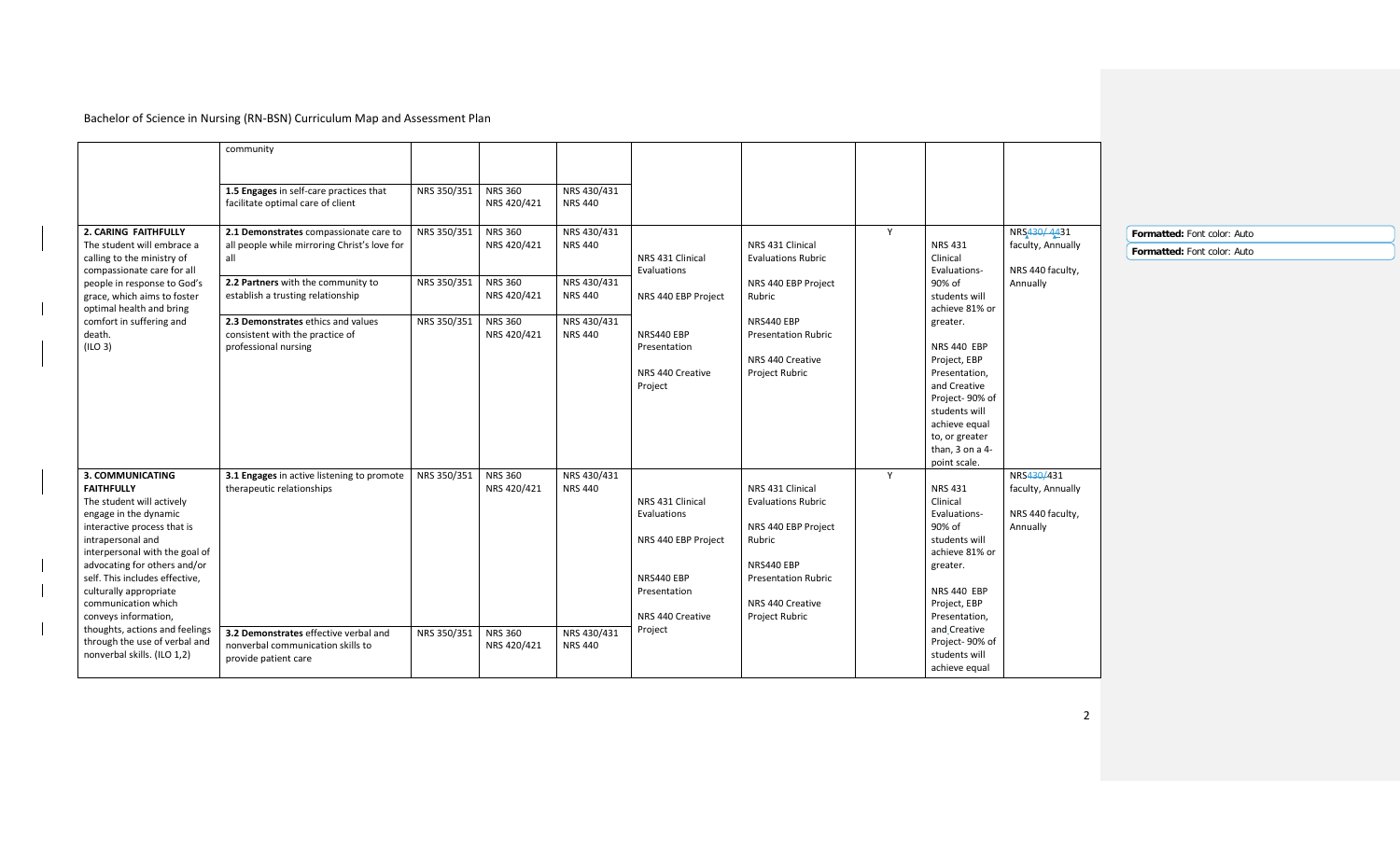|                                                                                                                                                                                                                                                                                                                                                                                                                                                                                                                                                                      | 3.3 Dialogues with members of the<br>healthcare team, including the patient, to<br>facilitate positive patient outcomes<br>3.4 Advocates for patients/ families and<br>self<br>3.5 Implements patient care while<br>honoring the diversity of patients,<br>families and communities | NRS 350/351<br>NRS 350/351<br>NRS 350/351 | <b>NRS 360</b><br>NRS 420/421<br><b>NRS 360</b><br>NRS 420/421<br><b>NRS 360</b><br>NRS 420/421 | NRS 430/431<br><b>NRS 440</b><br>NRS 430/431<br><b>NRS 440</b><br>NRS 430/431<br><b>NRS 440</b> |                                                                                                                     |                                                                                           |                                                                     | to, or greater<br>than, $3$ on a $4-$<br>point scale.                                                                 |                                                                                                                                                     |                                                                 |
|----------------------------------------------------------------------------------------------------------------------------------------------------------------------------------------------------------------------------------------------------------------------------------------------------------------------------------------------------------------------------------------------------------------------------------------------------------------------------------------------------------------------------------------------------------------------|-------------------------------------------------------------------------------------------------------------------------------------------------------------------------------------------------------------------------------------------------------------------------------------|-------------------------------------------|-------------------------------------------------------------------------------------------------|-------------------------------------------------------------------------------------------------|---------------------------------------------------------------------------------------------------------------------|-------------------------------------------------------------------------------------------|---------------------------------------------------------------------|-----------------------------------------------------------------------------------------------------------------------|-----------------------------------------------------------------------------------------------------------------------------------------------------|-----------------------------------------------------------------|
| <b>4. FOLLOWING FAITHFULLY</b><br>Defined as claiming the<br>challenge from Florence<br>Nightingale that nursing is a<br>"divine imposed duty of<br>ordinary work". The nursing<br>student will integrate the<br>ordinary work by complying<br>with and adhering to<br>regulatory and professional<br>standards (e.g. ANA Code of<br>Ethics, the California Board of<br>Registered Nursing, Scope of<br>Nursing Practice, SON<br>Handbook). This includes<br>taking responsibility for all<br>actions and treating others<br>with respect and dignity. (ILO<br>2, 3) | 4.1 Engages in a professional practice<br>environment that promotes nursing<br>excellence                                                                                                                                                                                           | NRS 350/351                               | <b>NRS 360</b><br>NRS 420/421                                                                   | NRS 430/431<br><b>NRS 440</b>                                                                   | NRS 431 Clinical<br>Evaluations<br>NRS 440 EBP Project<br>NRS440 EBP<br>Presentation<br>NRS 440 Creative<br>Project | NRS 431 Clinical<br><b>Evaluations Rubric</b><br>Rubric<br>NRS440 EBP<br>NRS 440 Creative | NRS 440 EBP Project<br><b>Presentation Rubric</b><br>Project Rubric | Y                                                                                                                     | NRS 431<br>Clinical<br>Evaluations-<br>90% of<br>students will<br>achieve 81% or<br>greater.<br><b>NRS 440 EBP</b><br>Project, EBP<br>Presentation, | NRS430/431<br>faculty, Annually<br>NRS 440 faculty,<br>Annually |
|                                                                                                                                                                                                                                                                                                                                                                                                                                                                                                                                                                      | 4.2 Provides patient care within the<br>boundaries designated by regulatory<br>agencies, professional practices and<br>ethical standards of a Christian nurse                                                                                                                       | NRS 350/351                               | <b>NRS 360</b><br>NRS 420/421                                                                   | NRS 430/431<br><b>NRS 440</b>                                                                   |                                                                                                                     |                                                                                           |                                                                     | and Creative<br>Project-90% of<br>students will<br>achieve equal<br>to, or greater<br>than, 3 on a 4-<br>point scale. |                                                                                                                                                     |                                                                 |